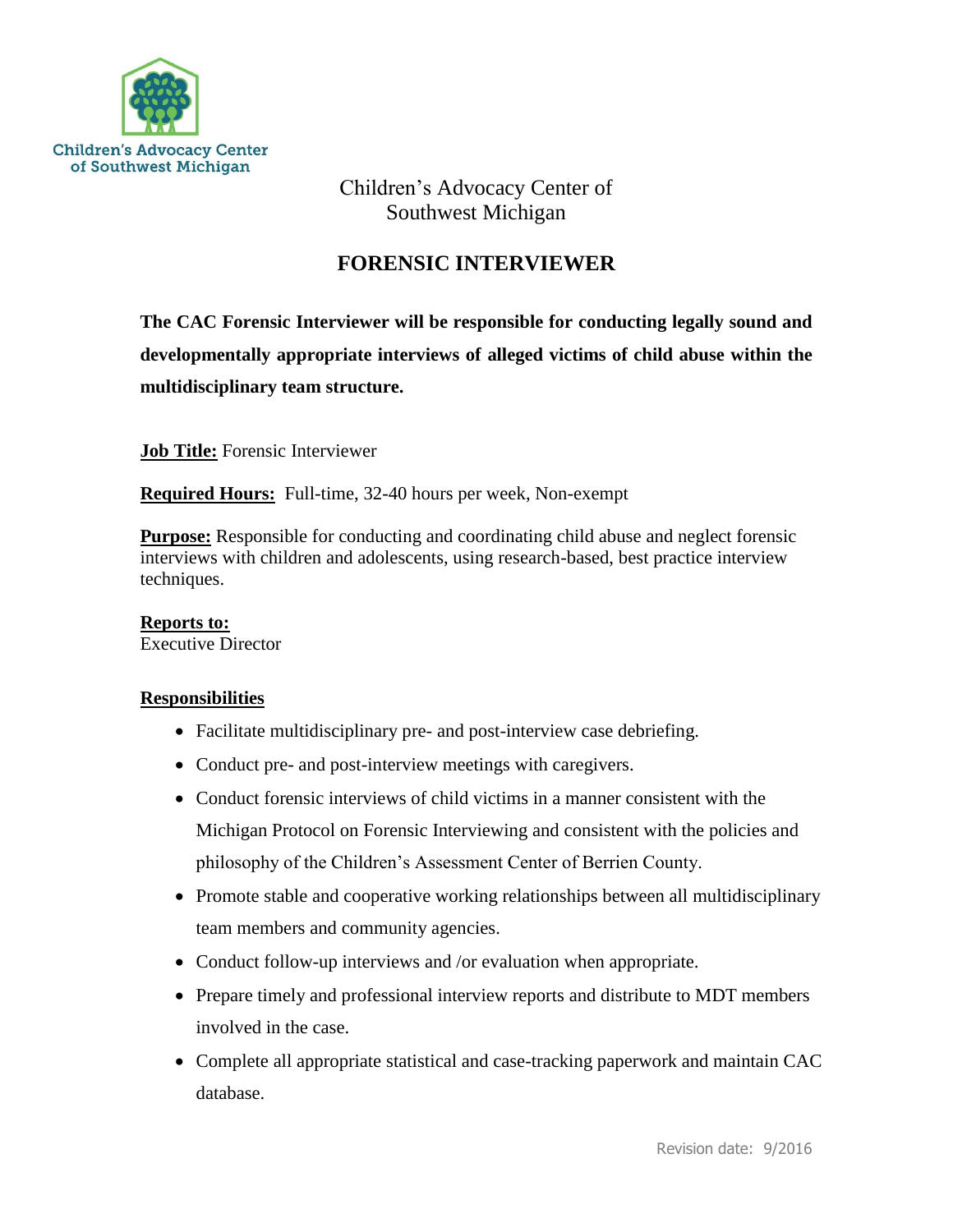

- Respond to subpoenas and provide testimony in legal proceedings when requested on relevant cases.
- Participate in regular case reviews with multidisciplinary team members.
- Maintain an expert awareness of current trends, research and developments in the fields of forensic interviewing and child sexual abuse.
- Attend regular scheduled staff meetings.
- Provide reports to the CAC Case Review meeting and the Berrien County Council for Children Board of Directors, as requested.

## **Qualifications**

- A minimum of a masters' degree in social work, psychology, criminal justice or related field is required.
- Demonstrated professional experience with children and a demonstrated knowledge of child abuse and neglect issues and child development.
- Ability to communicate with a wide range of children from different cultural backgrounds and with differing levels of development.
- Successful, documented completion of a 40 hour forensic interview training by a nationally recognized organization, or able to successfully complete training.
- Cultural awareness of the needs of diverse populations
- Strong interpersonal, communication and organizational skills
- Strong problem solving and solution oriented skills
- Knowledge of the impact of trauma on childhood development
- Oral and written Spanish Fluency preferred (not required)

## **Knowledge and Experience**

- Minimum of one year post degree experience conducting child interviews preferred;
- Work experience in child abuse investigations;